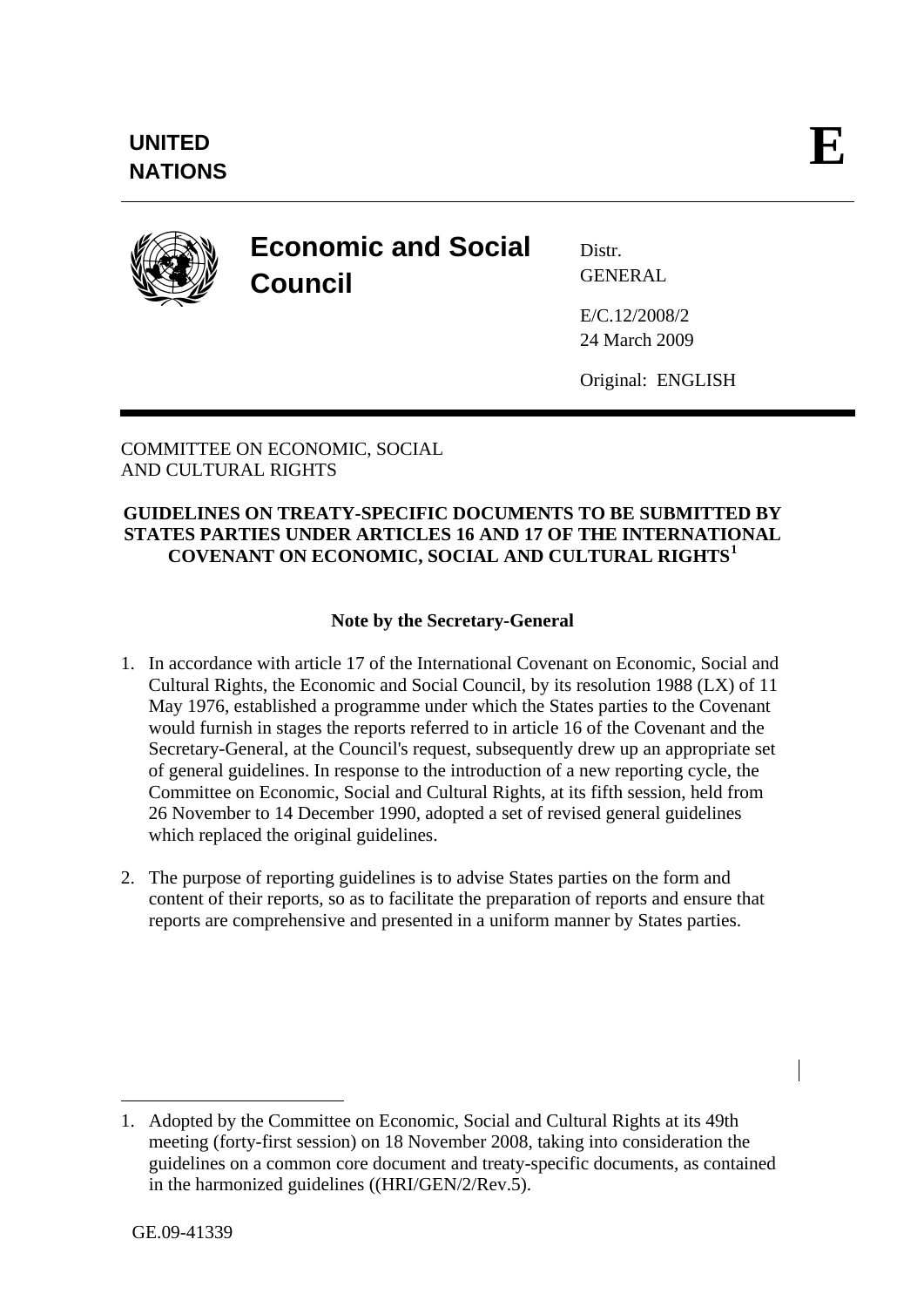- 3. The Committee has decided to replace the revised general guidelines (E/C.12/1991/1) by the present guidelines to take into account the harmonized guidelines on reporting under the international human rights treaties (HRI/GEN/2/Rev.5), as well as the evolving practice of the Committee in relation to the application of the Covenant, as reflected in its concluding observations, general comments and statements.
- 4. The text of the guidelines on treaty-specific documents to be submitted by States parties under articles 16 and 17 of the Covenant is contained in the annex to the present document.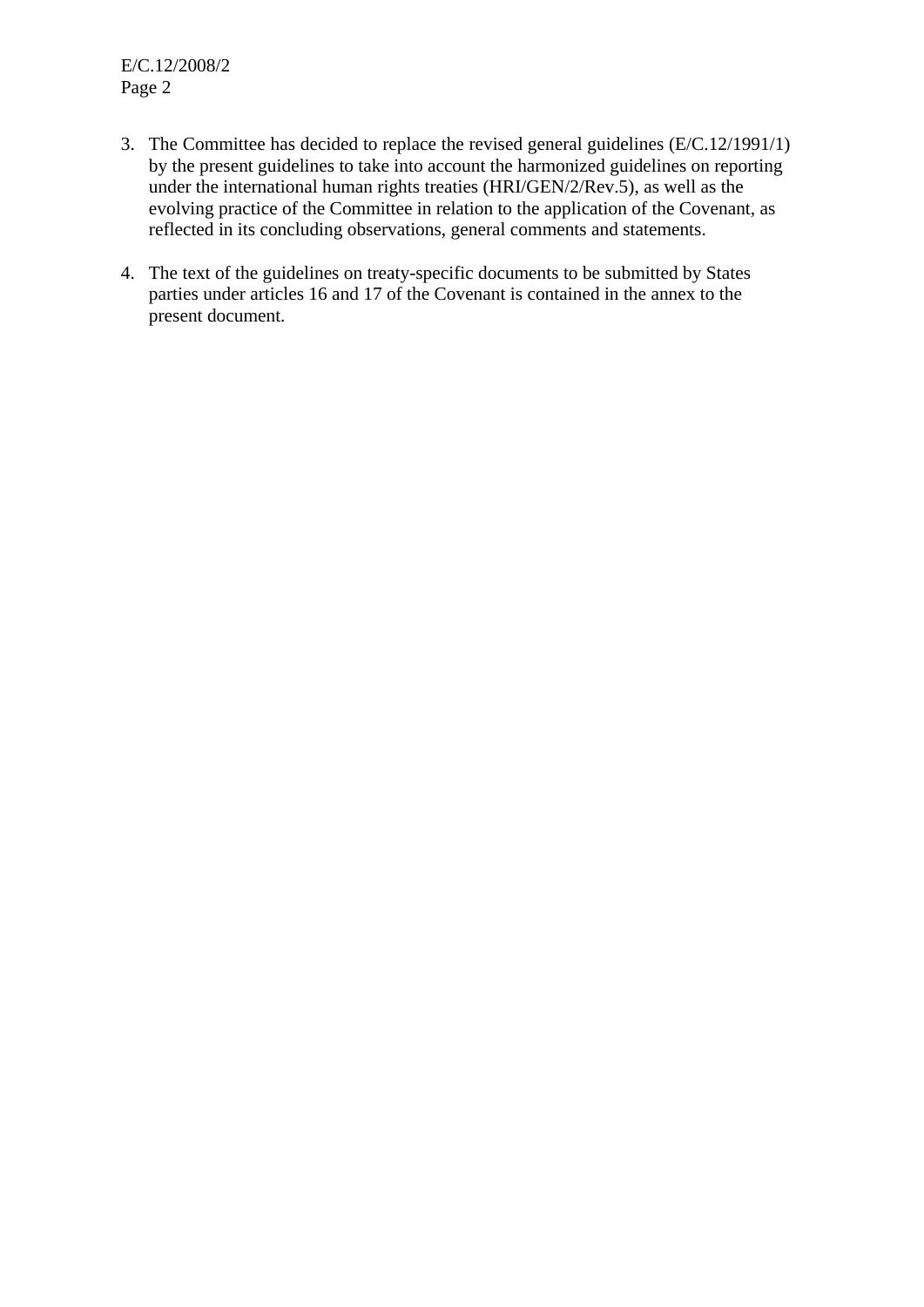#### **ANNEX**

## **Guidelines on treaty-specific documents to be submitted by States parties under articles 16 and 17 of the International Covenant on Economic, Social and Cultural Rights**

## **A. The revised reporting system and organization of information to be included in the common core document and in the treaty-specific document submitted to the Committee on Economic, Social and Cultural Rights**

1. State reports submitted under the harmonized guidelines on reporting under the international human rights treaties consist of two parts: a common core document and treaty-specific documents. The common core document should contain general information about the reporting State, the general framework for the protection and promotion of human rights, as well as information on non-discrimination and equality, and effective remedies, in accordance with the harmonized guidelines.

2. The treaty-specific document submitted to the Committee on Economic, Social and Cultural Rights should not repeat information included in the common core document or merely list or describe the legislation adopted by the State party. Rather, it should contain specific information relating to the implementation, in law and in fact, of articles 1 to 15 of the Covenant, taking into account the general comments of the Committee, as well as information on recent developments in law and practice affecting the full realization of the rights recognized in the Covenant. It should also contain information on the concrete measures taken towards that goal, and the progress achieved, including – except for initial treaty-specific documents – information on the steps taken to address issues raised by the Committee in the concluding observations on the State party's previous report, or in its general comments.

3. In relation to the rights recognized in the Covenant, the treaty-specific document should indicate:

- (a) Whether the State party has adopted a national framework law, policies and strategies for the implementation of each Covenant right, identifying the resources available for that purpose and the most cost-effective ways of using such resources;
- (b) Any mechanisms in place to monitor progress towards the full realization of the Covenant rights, including identification of indicators and related national benchmarks in relation to each Covenant right, in addition to the information provided under appendix 3 of the harmonized guidelines and taking into account the framework and tables of illustrative indicators outlined by the Office of the United Nations High Commissioner for Human Rights (OHCHR) (HRI/MC/2008/3);
- (c) Mechanisms in place to ensure that a State party's obligations under the Covenant are fully taken into account in its actions as a member of international organizations and international financial institutions, as well as when negotiating and ratifying international agreements, in order to ensure that economic, social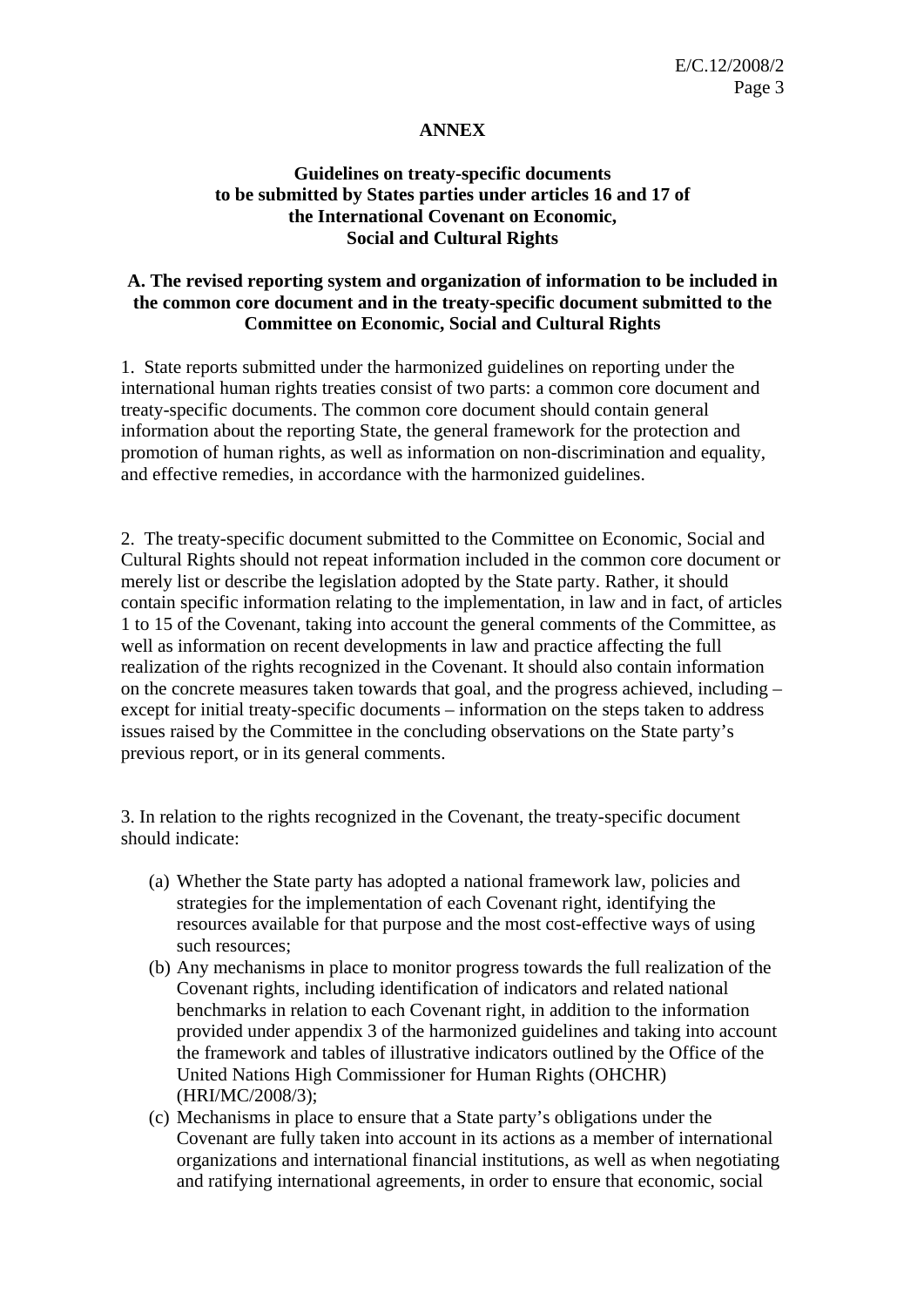and cultural rights, particularly of the most disadvantaged and marginalized groups, are not undermined;

- (d) The incorporation and direct applicability of each Covenant right in the domestic legal order, with reference to specific examples of relevant case law;
- (e) The judicial and other appropriate remedies in place enabling victims to obtain redress in case their Covenant rights have been violated;
- (f) Structural or other significant obstacles arising from factors beyond the State party's control which impede the full realization of the Covenant rights;
- (g) Statistical data on the enjoyment of each Covenant right, disaggregated by age, gender, ethnic origin, urban/rural population and other relevant status, on an annual comparative basis over the past five years.

4. The treaty-specific document should be accompanied by a sufficient number of copies in one of the working languages of the Committee (English, French, Russian and Spanish) of all other supplementary documentation which the State party may wish to have distributed to all members of the Committee to facilitate the consideration of the report.

5. If a State party is party to any of the ILO Conventions listed in appendix 2 of the harmonized guidelines, or to any other relevant conventions of United Nations specialized agencies, and has already submitted reports to the supervisory committee(s) concerned that are relevant to any of the rights recognized in the Covenant, it should append the respective parts of those reports rather than repeat the information in the treaty-specific document. However, all matters which arise under the Covenant and are not fully covered in those reports should be dealt with in the present treaty-specific document.

6. Periodic reports should address directly the suggestions and recommendations of the previous concluding observations.

## **B. Part of the treaty-specific document submitted to the Committee relating to general provisions of the Covenant**

## **Article 1 of the Covenant**

7. In what manner has the right to self-determination been implemented?

8. Indicate the ways and means by which the State party recognizes and protects the rights of indigenous communities, if any, to ownership of the lands and territories which they traditionally occupy or use as traditional sources of livelihood.<sup>[2](#page-3-0)</sup> Also indicate the extent to which indigenous and local communities are duly consulted, and whether their prior informed consent is sought, in any decision-making processes affecting their rights and interests under the Covenant, and provide examples.

<span id="page-3-0"></span> $2^2$  General comment 12, para. 13; general comment 14, para. 27.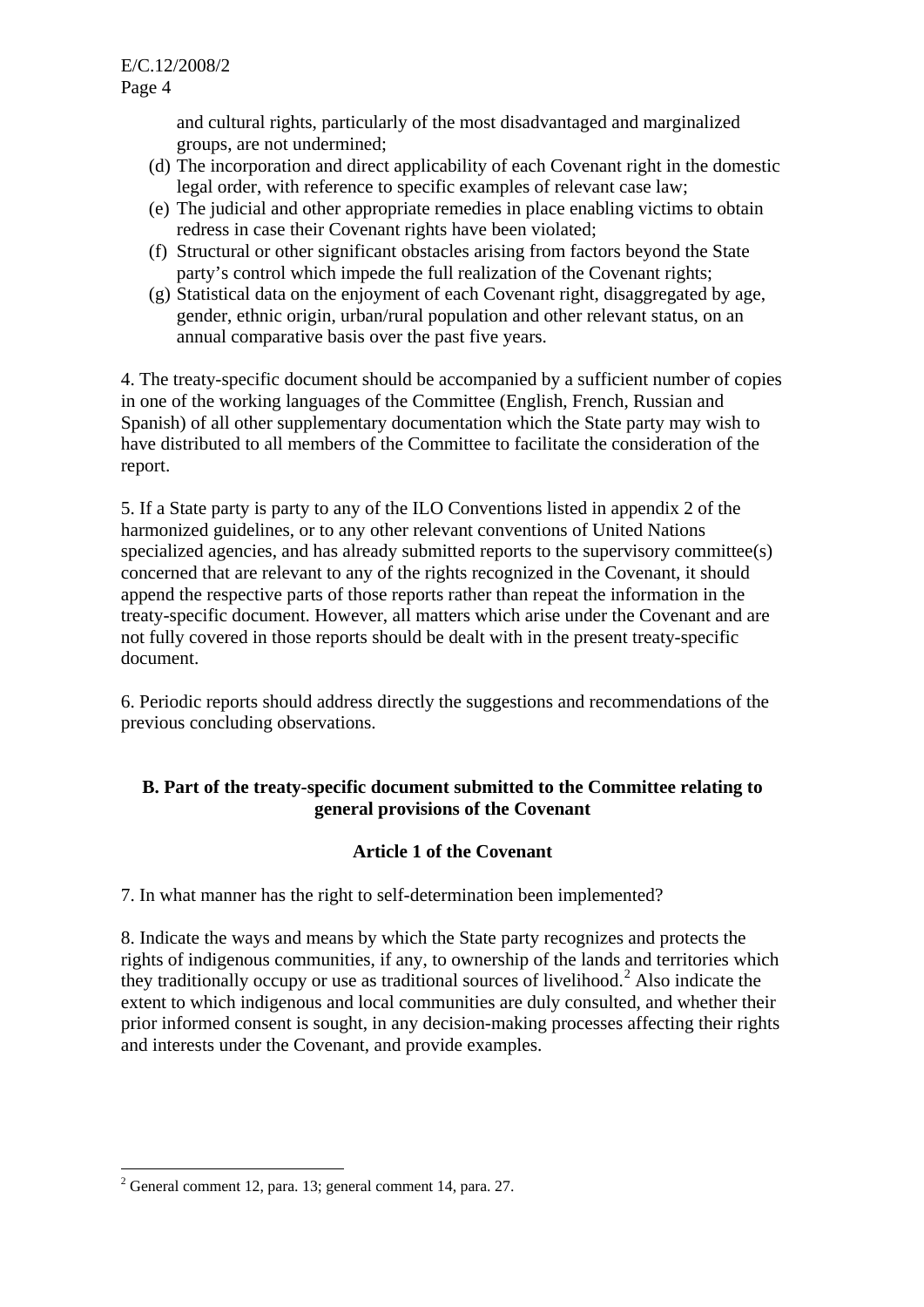#### **Article 2**

9. Indicate the impact of international economic and technical assistance and cooperation, whether received or provided by the State party, on the full realization of each of the Covenant rights in the State party or, as the case may be, in other countries, especially developing countries.

10. In addition to information provided in the common core document ( paras. 50 to 58 of the harmonized guidelines), provide disaggregated and comparative statistical data on the effectiveness of specific anti-discrimination measures and the progress achieved towards ensuring equal enjoyment of each of the Covenant rights by all, in particular the disadvantaged and marginalized individuals and groups.

11. If the State party is a developing country, provide information on any restrictions imposed under article 2, paragraph 3, of the Covenant, on the enjoyment by nonnationals of the economic rights recognized in the Covenant.

## **Article 3**

12. What steps have been taken to eliminate direct and indirect discrimination based on sex in relation to each of the rights recognized in the Covenant, and to ensure that men and women enjoy these rights on a basis of equality, in law and in fact?

13. Indicate whether the State party has adopted gender equality legislation and the progress achieved in the implementation of such legislation. Also indicate whether any gender-based assessment of the impact of legislation and policies has been undertaken to overcome traditional cultural stereotypes that continue to negatively affect the equal enjoyment of economic, social and cultural rights by men and women.

## **Articles 4 and 5**

14. See paragraph 40 (c) of the harmonized guidelines on a common core document.

## **C. Part of the report relating to specific rights**

#### **Article 6**

15. Provide information on effective measures taken to reduce unemployment including on:

 (a) The impact of targeted employment programmes in place to achieve full and productive employment among persons and groups considered particularly disadvantaged, in particular women, young persons, older persons, persons with disabilities and ethnic minorities, in rural and deprived urban areas; and

 (b) The impact of measures to facilitate re-employment of workers, especially women and long-term unemployed workers, who are made redundant as a result of privatization, downsizing and economic restructuring of public and private enterprises.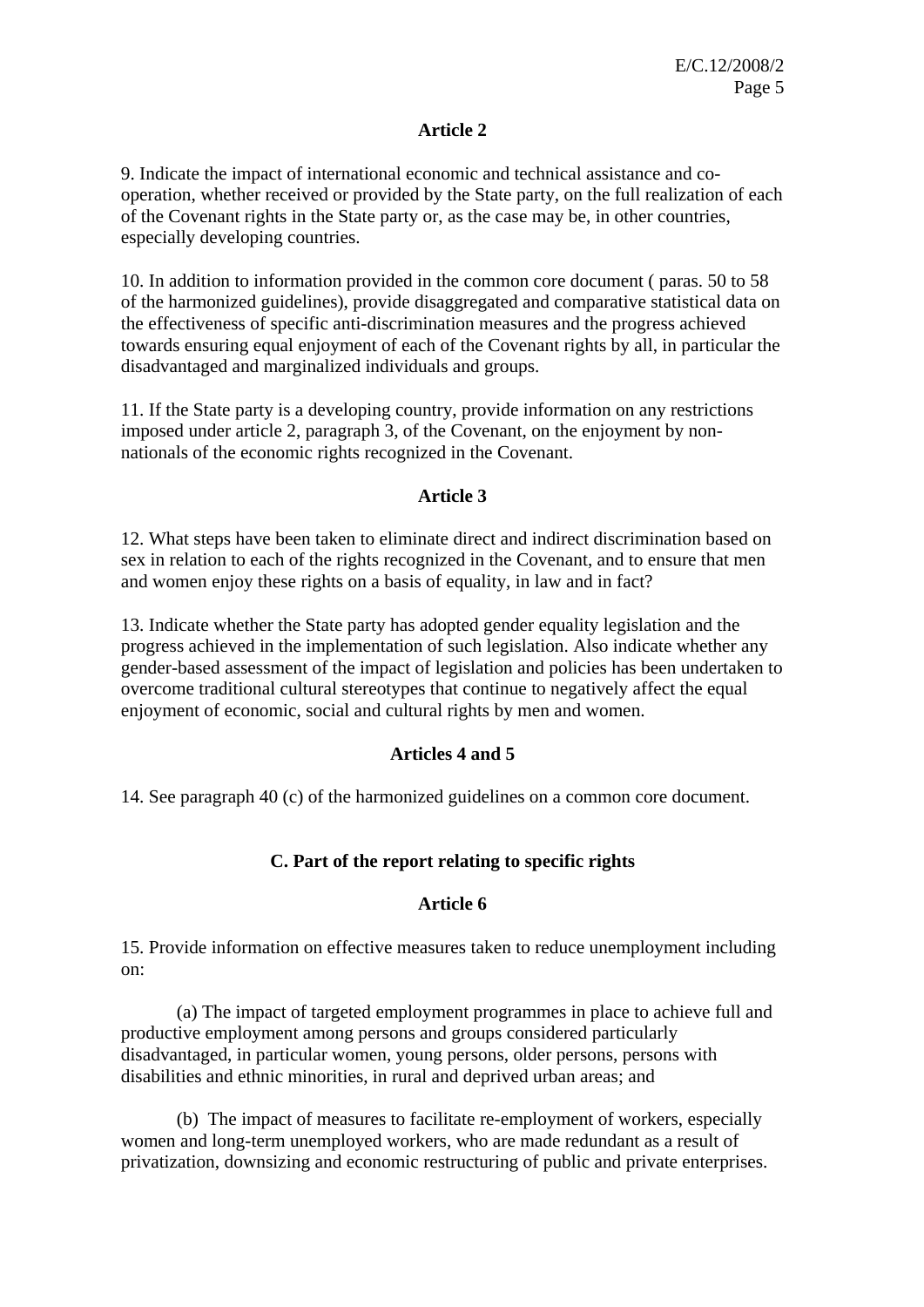16. Provide information on work in the informal economy in the State party, including its extent and the sectors with a large percentage of informal workers, and the measures taken to enable them to move out of the informal economy, as well as on measures taken to ensure access by informal workers, in particular older workers and women, to basic services and social protection.

17. Describe the legal safeguards in place to protect workers from unfair dismissal.

18. Indicate what technical and vocational training programmes are in place in the State party and their impact on empowering the workforce, especially disadvantaged and marginalized individuals, to enter or re-enter the labour market.

#### **Article 7**

19. Indicate whether a national minimum wage has been legally established, and specify the categories of workers to which it applies, as well as the number of persons covered by each category. If any category of workers is not covered by the national minimum wage, explain the reasons why. In addition, indicate:

 (a) Whether a system of indexation and regular adjustment is in place to ensure that the minimum wage is periodically reviewed and determined at a level sufficient to provide all workers, including those who are not covered by a collective agreement, and their families, with an adequate standard of living; and

 (b) Any alternative mechanisms in place, in the absence of a national minimum wage, to ensure that all workers receive wages sufficient to provide an adequate standard of living for themselves and their families.

20. Provide information on working conditions for all workers, including overtime, paid and unpaid leave and on the measures taken to reconcile professional, family and personal life.

21. Indicate the impact of the measures taken to ensure that women with the same qualifications do not work in lower-paid positions than men, in accordance with the principle of equal pay for work of equal value.

22. Indicate whether the State party has adopted and effectively implemented legislation that specifically criminalizes sexual harassment in the workplace, and describe the mechanisms to monitor such implementation. Also indicate the number of registered cases, the sanctions imposed on perpetrators and the measures taken to compensate and assist victims of sexual harassment.

23. Indicate what legal, administrative or other provisions have been taken to ensure safety and healthy conditions at the workplace and their enforcement in practice.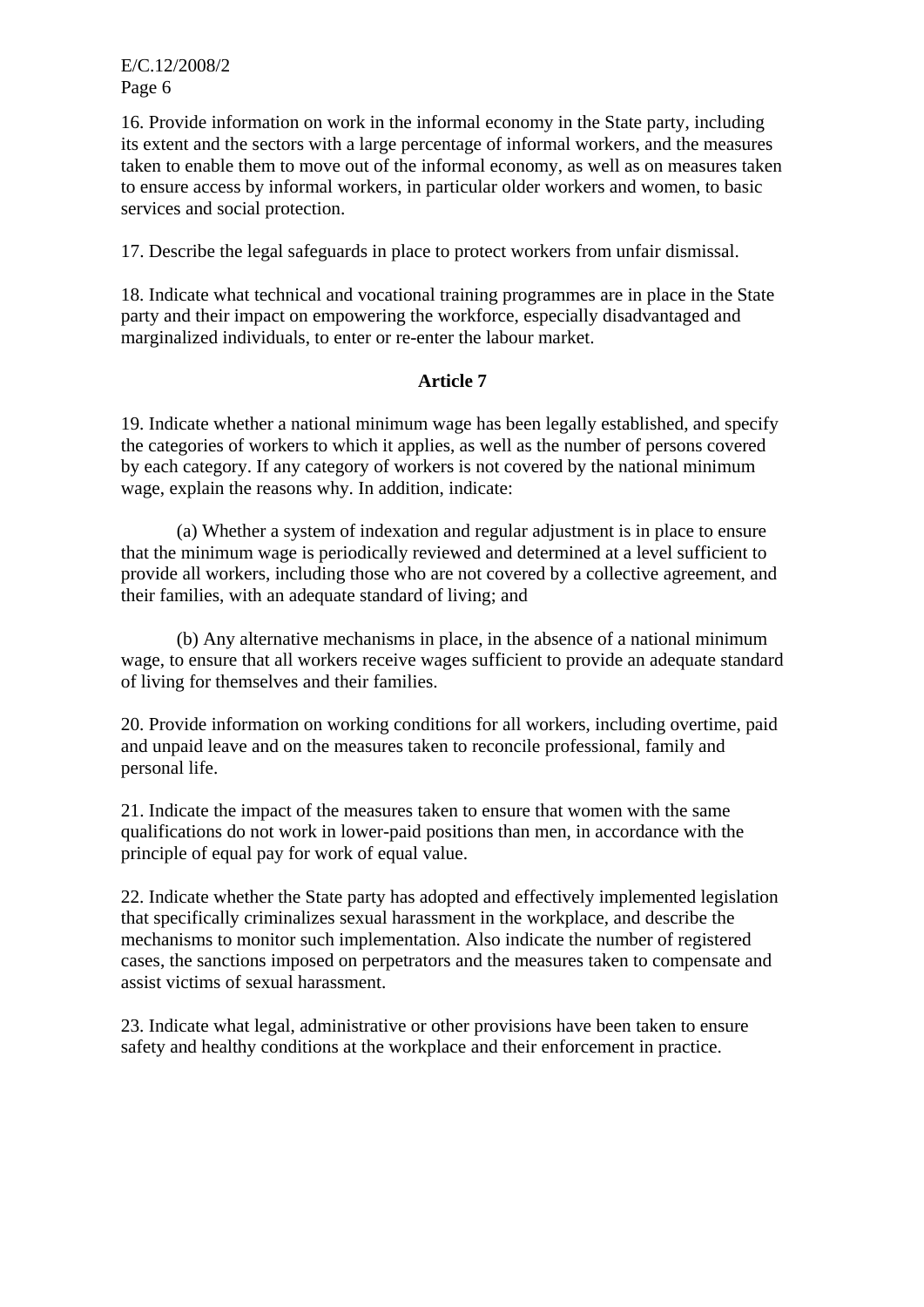#### **Article 8**

## 24. Indicate:

 (a) What substantive or formal conditions, if any, must be fulfilled to form or join the trade union of one's choice. Also indicate whether there are any restrictions on the exercise of the right to form or join trade unions by workers, and how they have been applied in practice; and (b) How trade unions are guaranteed independence to organize their activities without interference, as well as to federate and join international trade union organizations, and the legal and de facto restrictions, if any, on the exercise of this right.

25. Provide information on collective bargaining mechanisms in the State party and their impact on labour rights.

26. Indicate:

 (a) Whether the right to strike is constitutionally or legally guaranteed and to what extent such guarantees are observed in practice;

 (b) Any restrictions on the right to strike in the public and private sectors and their application in practice; and

(c) The definition of essential services for which strikes may be prohibited.

## **Article 9**

27. Indicate whether there is universal social security coverage in the State party. Also indicate which of the following branches of social security are covered: health care, sickness, old age, unemployment, employment injury, family and child support, maternity, disability, and survivors and orphans.<sup>[3](#page-6-0)</sup>

28. Indicate whether there are legally established and periodically reviewed minimum amounts of benefits, including pensions, and whether they are sufficient to ensure an adequate standard of living for recipients and their families.<sup>[4](#page-6-1)</sup>

29. Indicate whether the social security system also guarantees non-contributory social assistance allowances for disadvantaged and marginalized individuals and families who are not covered by the contributory schemes.<sup>[5](#page-6-2)</sup>

30. Indicate whether the public social security schemes described above are supplemented by any private schemes or informal arrangements.<sup>[6](#page-6-3)</sup> If so, describe these schemes and arrangements and their inter-relationship with the public schemes.

<span id="page-6-0"></span> $3$  General comment 19, para. 12 (a) to (i).

<span id="page-6-1"></span> $4$ Ibid., paras. 22 and 59 (a).

<span id="page-6-2"></span> $<sup>5</sup>$  Ibid., paras. 4 (b) and 50.</sup>

<span id="page-6-3"></span> $6$ Ibid., para. 5.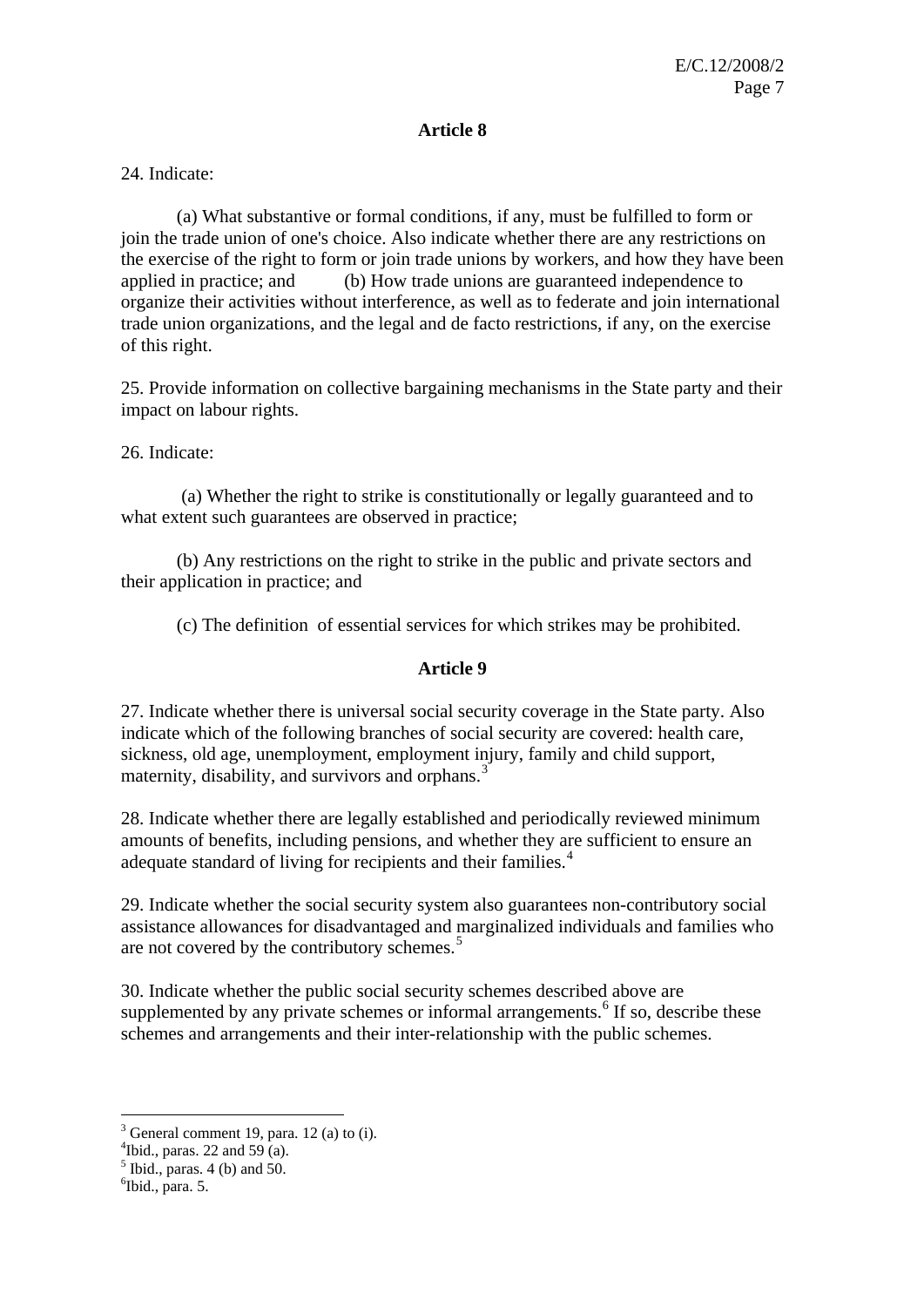31. Indicate if there is equal enjoyment by men and women of pension rights as regards the age of  $access$ ,<sup>[7](#page-7-0)</sup> qualifying periods and amounts.

32. Provide information on social security programmes, including informal schemes, to protect workers in the informal economy, in particular in relation to health care, maternity and old age.<sup>[8](#page-7-1)</sup>

33. Indicate to what extent non-nationals benefit from non-contributory schemes for income support, access to health care and family support.<sup>[9](#page-7-2)</sup>

#### **Article 10**

34. Indicate how the State party guarantees the right of men and, particularly, women to enter into marriage with their full and free consent and to establish a family.

35. Provide information on the availability, coverage and funding of social services to support families, as well as on legal provisions in place to ensure equal opportunities for all families, in particular poor families, families from ethnic minorities, and single parent families, in relation to:

(a) Child care: $^{10}$  $^{10}$  $^{10}$  and

 (b) Social services that enable older persons and persons with disabilities to remain in their normal living environment for as long as possible<sup>[1](#page-7-4)1</sup> and to receive adequate health and social care when they are dependent.

36. Provide information on the system of maternity protection in the State party, including working conditions and prohibition of dismissal during pregnancy. In particular, indicate:

(a) Whether it also applies to women involved in atypical work<sup>[12](#page-7-5)</sup> and women who are not covered by work-related maternity benefits;

 (b) The duration of paid maternity leave before and after confinement and the cash, medical and other support measures provided during pregnancy, confinement and after childbirth; $^{13}$  $^{13}$  $^{13}$  and

 (c) Whether paternity leave is granted to men, and parental leave to men and women. [14](#page-7-7)

37. Indicate the measures of protection and assistance taken on behalf of children and young persons, including:

 $7$  General comment 16, para. 26 and general comment 19, para. 32.

<span id="page-7-1"></span><span id="page-7-0"></span><sup>8</sup> General comment 19, paras. 16 and 34.

<span id="page-7-2"></span> $<sup>9</sup>$ Ibid., para. 37.</sup>

<span id="page-7-3"></span> $10$ Ibid., paras. 18 and 28; general comment 5, para. 30; general comment 6, para. 31.

<span id="page-7-4"></span><sup>11</sup> General comment 19, paras. 15, 18 and 20; general comment 5, para. 30; general comment 6, para. 31.<br><sup>12</sup> General comment 19, para. 19.

<span id="page-7-6"></span><span id="page-7-5"></span> $13$ Idem.

<span id="page-7-7"></span><sup>&</sup>lt;sup>14</sup> General comment 16, para. 26; see also  $\frac{draff}{dr}$  general comment 20, paras. 10 (b) (vii) and 16.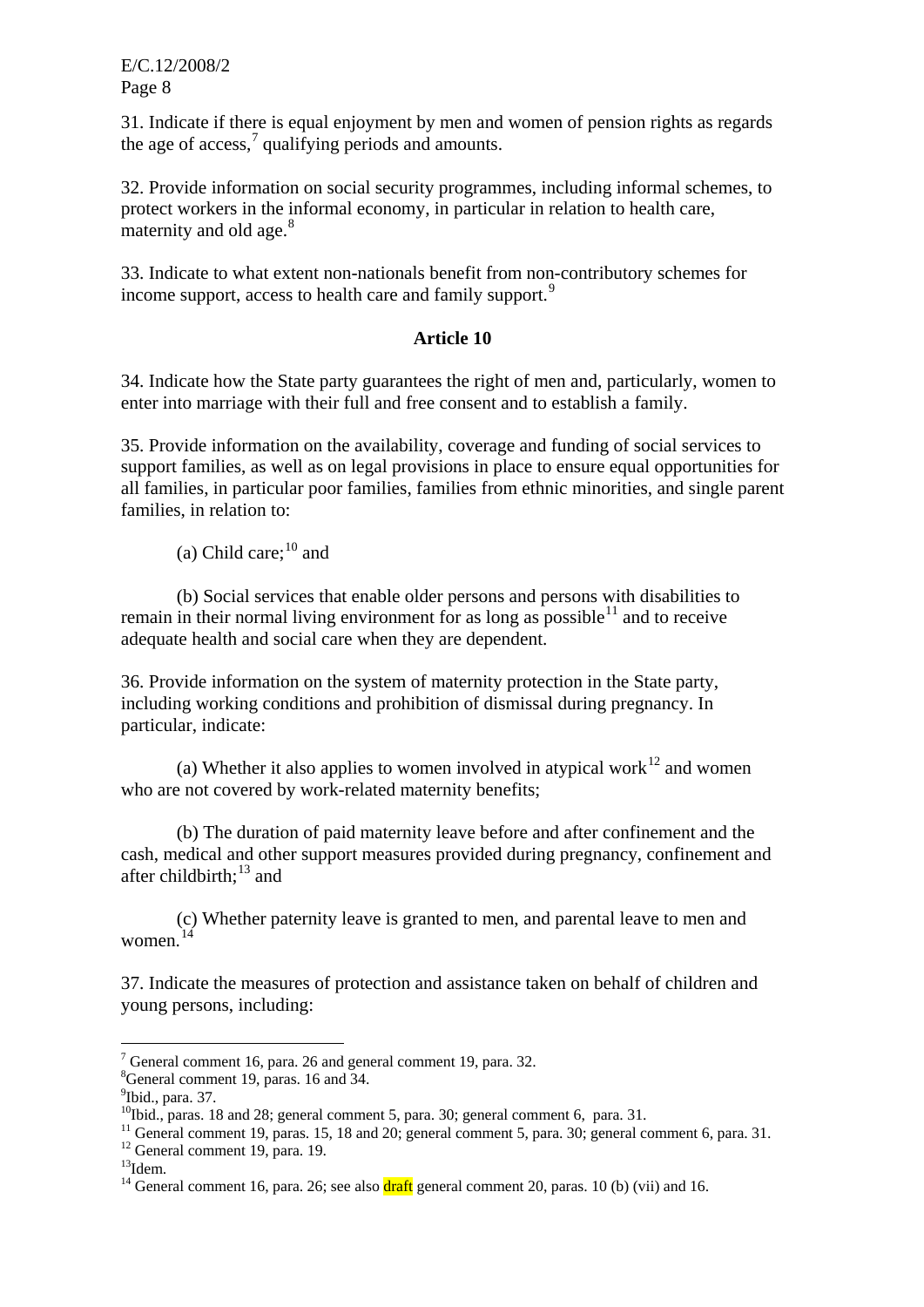(a) Age limits below which the paid employment of children in different occupations is prohibited under the law of the State party and the application of criminal law provisions in place punishing the employment of under-aged children and the use of forced labour of children; $15$  $15$ 

 (b) Whether any national survey has been undertaken in the State party on the nature and extent of child labour and whether there is a national action plan to combat child labour; and

 (c) The impact of measures taken to protect children against work in hazardous conditions harmful to their health and against exposure to various forms of violence and exploitation.<sup>[16](#page-8-1)</sup>

38. Provide information on the legislation and mechanisms in place to protect the economic, social and cultural rights of older persons in the State party, in particular on the implementation of laws and programmes against abuse, abandon, negligence and illtreatment of older persons.

39. Provide information on the economic and social rights of asylum seekers and their families and on legislation and mechanisms in place for family reunification of migrants.

40. Indicate:

 (a) Whether there is legislation in the State party that specifically criminalizes acts of domestic violence, in particular violence against women and children, $17$  including marital rape and sexual abuse of women and children and the number of registered cases, as well as the sanctions imposed on perpetrators;

 (b) Whether there is a national action plan to combat domestic violence, and the measures in place to support and rehabilitate victims;<sup>[1](#page-8-3)8</sup> and

 (c) Public awareness-raising measures and training for law enforcement officials and other involved professionals on the criminal nature of acts of domestic violence.

#### 41. Indicate:

 (a) Whether there is legislation in the State party that specifically criminalizes trafficking in persons and the mechanisms in place to monitor its strict enforcement. Also indicate the number of reported trafficking cases from, to and through the State party, as well as the sentences imposed on perpetrators; and

 (b) Whether there is a national plan of action to combat trafficking and the measures taken to support victims, including medical, social and legal assistance.

<sup>&</sup>lt;sup>15</sup> General comment 18, para. 24.

<span id="page-8-1"></span><span id="page-8-0"></span><sup>&</sup>lt;sup>16</sup>Ibid., para. 15.

<span id="page-8-2"></span><sup>&</sup>lt;sup>17</sup> General comment 16, para. 27; general comment 14, paras. 21 and 51.

<span id="page-8-3"></span><sup>18</sup> General comment 16, para. 27.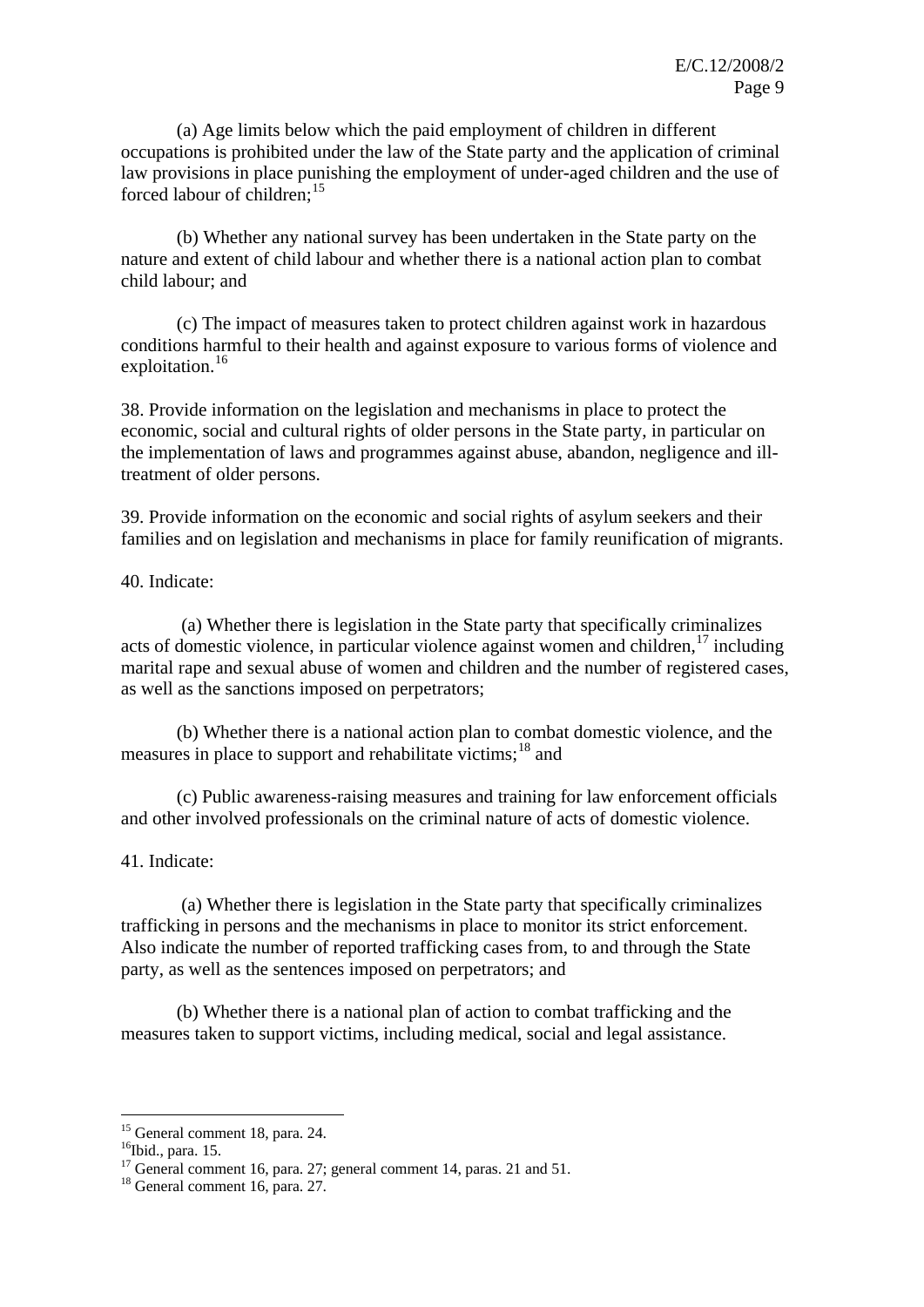## **Article 11**

#### **A. The right to the continuous improvement of living conditions**

42. Indicate whether the State party has defined a national poverty line and on what basis it is calculated. In the absence of a poverty line, what mechanisms are used for measuring and monitoring the incidence and depth of poverty?

## 43. Indicate:

 (a) Whether the State party has adopted a national action plan or strategy to combat poverty that fully integrates economic, social and cultural rights<sup>[19](#page-9-0)</sup> and whether specific mechanisms and procedures are in place to monitor the implementation of the plan or strategy and evaluate the progress achieved in effectively combating poverty; and

 (b) Targeted policies and programmes to combat poverty, including among women and children, and the economic and social exclusion of individuals and families belonging to the disadvantaged and marginalized groups, in particular ethnic minorities, indigenous peoples and those living in rural and deprived urban areas.

## **B. The right to adequate food**

44. Provide information on the measures taken to ensure the availability of affordable food in quantity and quality sufficient to satisfy the dietary needs of everyone, free from adverse substances, and culturally acceptable. $^{20}$  $^{20}$  $^{20}$ 

45. Indicate the measures taken to disseminate knowledge of the principles of nutrition, including of healthy diets.

46. Indicate the measures taken to promote equality of access by the disadvantaged and marginalized individuals and groups, including landless peasants and persons belonging to minorities, to food, land, credit, natural resources and technology for food production.<sup>[2](#page-9-2)1</sup>

47. Indicate whether the State party has adopted or envisages the adoption, within a specified time frame, of the 'Voluntary Guidelines to support the progressive realization of the right to adequate food in the context of national food security'.<sup>[22](#page-9-3)</sup> If not, explain the reasons why.

<span id="page-9-0"></span><sup>&</sup>lt;sup>19</sup> See Committee's Statement on poverty and the International Covenant on Economic, Social and Cultural Rights (2001).

<sup>&</sup>lt;sup>20</sup> General comment 12, para. 8.

<span id="page-9-2"></span><span id="page-9-1"></span> $21$  General comment 15, para. 7.

<span id="page-9-3"></span><sup>&</sup>lt;sup>22</sup> Adopted by the 127th session of the Council of the Food and Agriculture Organization of the United Nations, November 2004.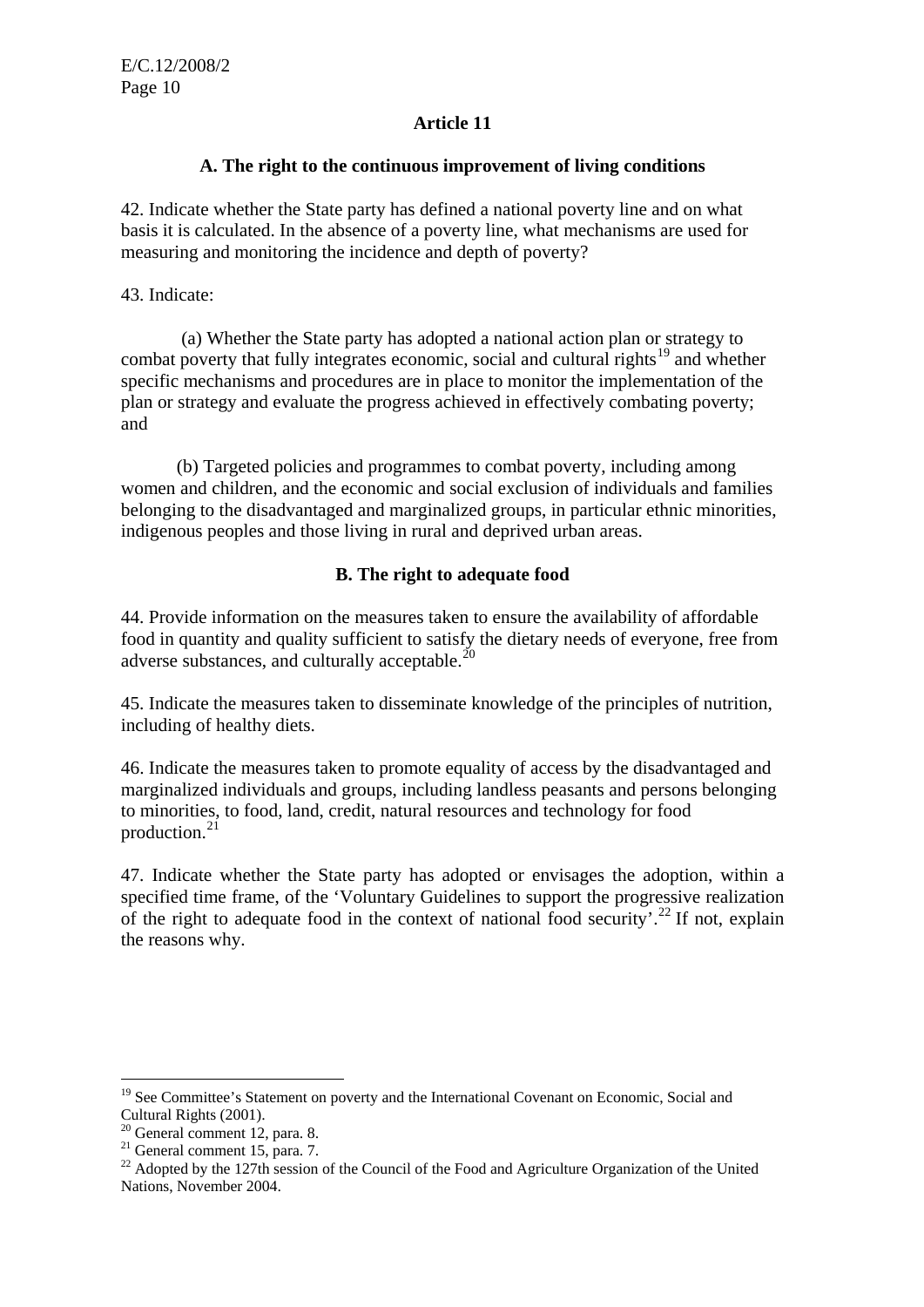## **C. The right to water**

#### 48. Indicate:

 (a) The measures taken to ensure adequate and affordable access to water that is sufficient and safe for personal and domestic uses for everyone; $^{23}$  $^{23}$  $^{23}$ 

 (b) The percentage of households without access to sufficient and safe water in the dwelling or within its immediate vicinity, disaggregated by region and urban/rural population<sup> $24$ </sup> and the measures taken to improve the situation;

 (c) The measures taken to ensure that water services, whether privately or publicly provided, are affordable for everyone; $^{25}$  $^{25}$  $^{25}$  and

(d) The system in place to monitor the quality of water.  $^{26}$  $^{26}$  $^{26}$ 

49. Provide information on education concerning the hygienic use of water, protection of water sources and methods to minimize water wastage.<sup>2</sup>

#### **D. The right to adequate housing**

50. Indicate whether a national survey on homelessness and inadequate housing has been undertaken, as well as its findings, in particular the number of individuals and families who are homeless or inadequately housed and without access to basic infrastructures and services such as water, heating, waste disposal, sanitation, and electricity, as well as the number of persons living in over-crowded or structurally unsafe housing.

51. Indicate:

 (a) The measures taken to ensure access to adequate and affordable housing with legal security of tenure for everyone, irrespective of income or access to economic resources;

 (b) The impact of social housing measures, such as the provision of low-cost social housing units for disadvantaged and marginalized individuals and families, in particular in rural and deprived urban areas, whether there are waiting lists for obtaining such housing and the average length of waiting time;

 (c) Measures taken to make housing accessible and habitable for persons with special housing needs, such as families with children, older persons<sup>[28](#page-10-5)</sup> and persons with disabilities:<sup>[29](#page-10-6)</sup>

<sup>&</sup>lt;sup>23</sup> General comment 15, paras. 12 (a) and 37 (a); general comment 14, para. 43 (c).  $^{24}$  General comment 15, paras. 12 (c) (i) and 37 (c).

<span id="page-10-1"></span><span id="page-10-0"></span><sup>&</sup>lt;sup>24</sup> General comment 15, paras. 12 (c) (i) and 37 (c).<br><sup>25</sup> Ibid., paras. 24 and 27.

<span id="page-10-3"></span><span id="page-10-2"></span> $26$ Ibid., para. 12 (b).

<span id="page-10-4"></span> $27$ Ibid., para. 25.

<span id="page-10-5"></span> $28$  GCGeneral comment 6, para. 33.

<span id="page-10-6"></span><sup>29</sup>Idem.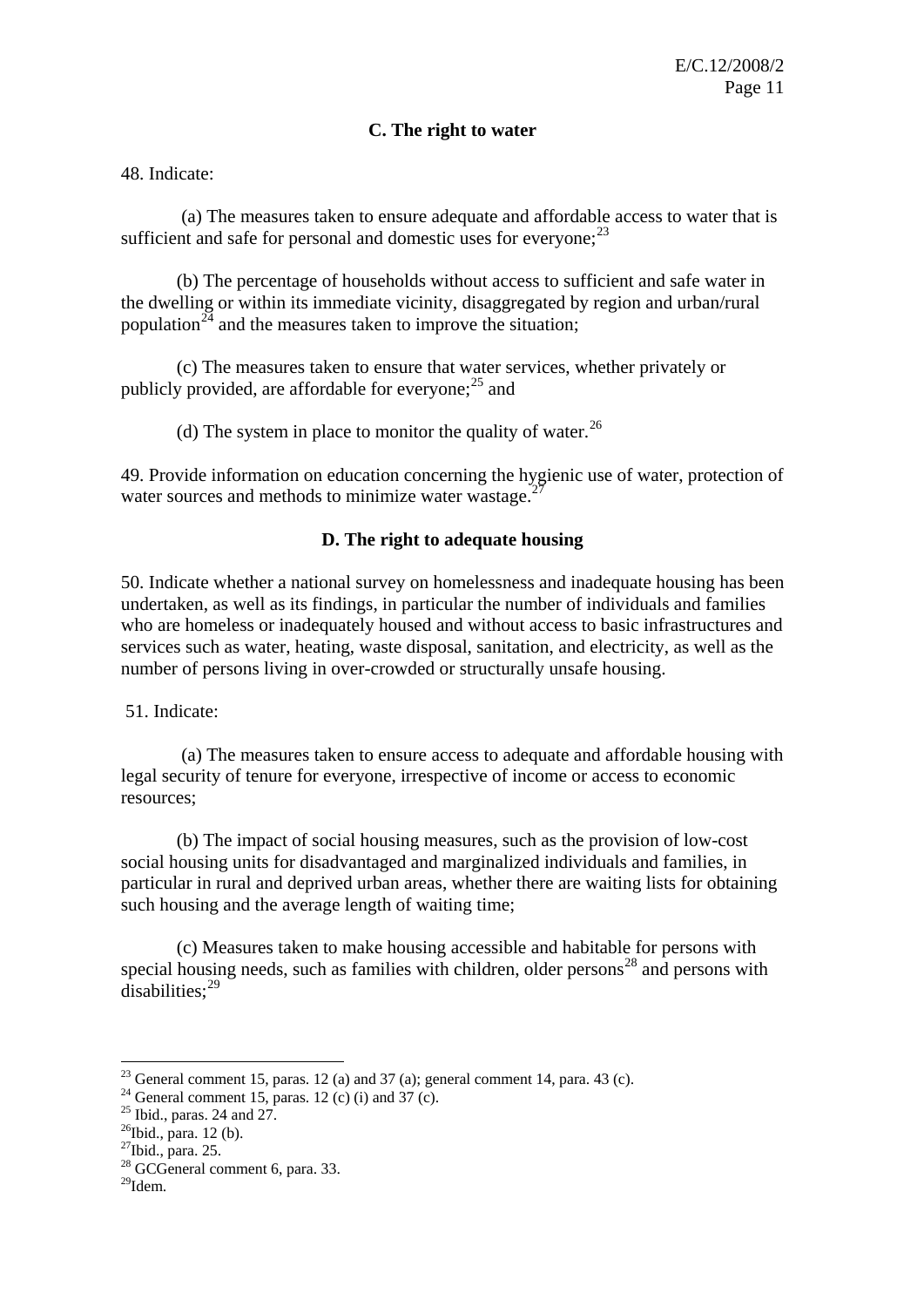52. Indicate the legislative and other measures in place to ensure that housing is not built on polluted sites or in immediate proximity of pollution sources that threaten the health of inhabitants.[3](#page-11-0)0

53. Indicate whether there are any disadvantaged and marginalized individuals and groups, such as ethnic minorities, who are particularly affected by forced evictions and the measures taken to ensure that no form of discrimination is involved whenever evictions take place.<sup>[3](#page-11-1)1</sup>

54. Indicate the number of persons and families evicted within the last five years and the legal provisions defining the circumstances in which evictions may take place and the rights of tenants to security of tenure and protection from eviction.<sup>[3](#page-11-2)2</sup>

#### **Article 12**

55. Indicate whether the State party has adopted a national health policy and whether a national health system with universal access to primary health care is in place.

56. Provide information on the measures taken to ensure:

 (a) That preventive, curative, and rehabilitative health facilities, goods and services are within safe reach and physically accessible for everyone, including older persons and persons with disabilities;  $33$ 

 (b) That the costs of health-care services and health insurance, whether privately or publicly provided, are affordable for everyone, including for socially disadvantaged groups: $34$  $34$ 

 (c) That drugs and medical equipment are scientifically approved and have not expired or become ineffective; and

 (d) Adequate training of health personnel, including on health and human rights.<sup>[35](#page-11-5)</sup>

57. Provide information on the measures taken:

 (a) To improve child and maternal health, as well as sexual and reproductive health services and programmes, including through education, awareness-raising, and access to family planning, pre- and post-natal care and emergency obstetric services, in particular in rural areas and for women belonging to disadvantaged and marginalized groups; $36$  $36$ 

 $30$  General comment 4, para. 8 (f).

<span id="page-11-1"></span><span id="page-11-0"></span> $31$  General comment 7, para. 10.

<span id="page-11-2"></span><sup>&</sup>lt;sup>32</sup> Ibid., paras. 9, 13-15, 16 and 19; see also Basic principles and guidelines on development-based evictions and displacement (A/HRC/4/18, annex 1).<br><sup>33</sup> General comment 14, para. 12 (b).

<span id="page-11-3"></span>

<span id="page-11-4"></span><sup>&</sup>lt;sup>34</sup>Ibid., paras. 12 (b), 19 and 36.

<span id="page-11-5"></span> $35$ Ibid., paras. 12 (d) and 44 (e).

<span id="page-11-6"></span><sup>&</sup>lt;sup>36</sup>Ibid., paras. 14, 21-23 and 44 (a).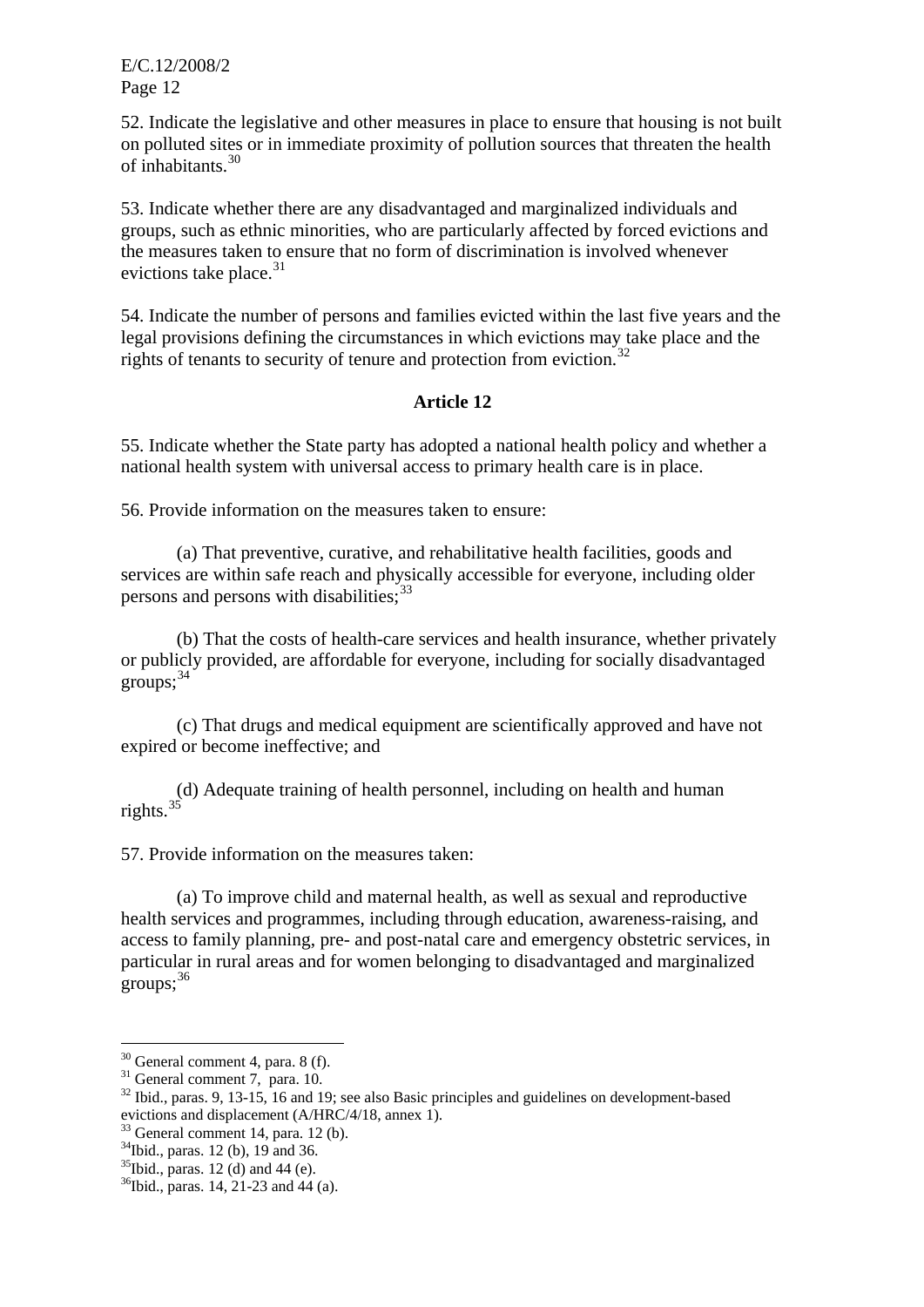(b) To prevent, treat and control diseases linked to water and ensure access to adequate sanitation: $37$  $37$ 

 (c) To implement and enhance immunization programmes and other strategies of infectious disease control; $38$ 

 (d) To prevent the abuse of alcohol and tobacco, and the use of illicit drugs and other harmful substances, in particular among children and adolescents, ensure adequate treatment and rehabilitation of drug users, and support their families;  $39$  $39$ 

 (e) To prevent HIV/AIDS and other sexually transmitted diseases, educate highrisk groups, children and adolescents as well as the general public on their transmission, provide support to persons with HIV/AIDS and their families, and reduce social stigma and discrimination:<sup>[4](#page-12-3)0</sup>

 (f) To ensure affordable access to essential drugs, as defined by the WHO, including anti-retroviral medicines and medicines for chronic diseases;  $41$  and

 (g) To ensure adequate treatment and care in psychiatric facilities for mental health patients, as well as periodic review and effective judicial control of confinement.

## **Article 13**

58. Indicate to what extent the form and substance of education in the State party are directed towards the aims and objectives identified in article 13, paragraph  $1,^{42}$  $1,^{42}$  $1,^{42}$  and whether school curricula include education on economic, social and cultural rights.

59. Indicate how the obligation to provide primary education that is compulsory and available free for all is implemented in the State party, in particular:

(a) The level or grade until which education is compulsory and free for all;

 (b) Any direct costs such as school fees, as well as the measures taken to eliminate them; and

 (c) Any indirect costs (e.g. expenses for school books, uniforms, transport, special fees such as exam fees, contributions to district education boards, etc.) and the measures taken to alleviate the impact of such costs on children from poorer households.

60. Indicate the measures taken to make secondary education in its different forms, including technical and vocational education, generally available and accessible to all, including:

 $37$  General comment 15, paras. 8 and 37 (i).

<span id="page-12-1"></span><span id="page-12-0"></span><sup>38</sup> General comment 14, paras. 16 and 44 (b)

<span id="page-12-2"></span><sup>39</sup> Ibid., para. 16.

<span id="page-12-3"></span><sup>40</sup>Ibid., para. 16.

<span id="page-12-4"></span> $41$ Ibid., para. 43 (d).

<span id="page-12-5"></span> $42$  General comment 13, paras. 4-5 and 49.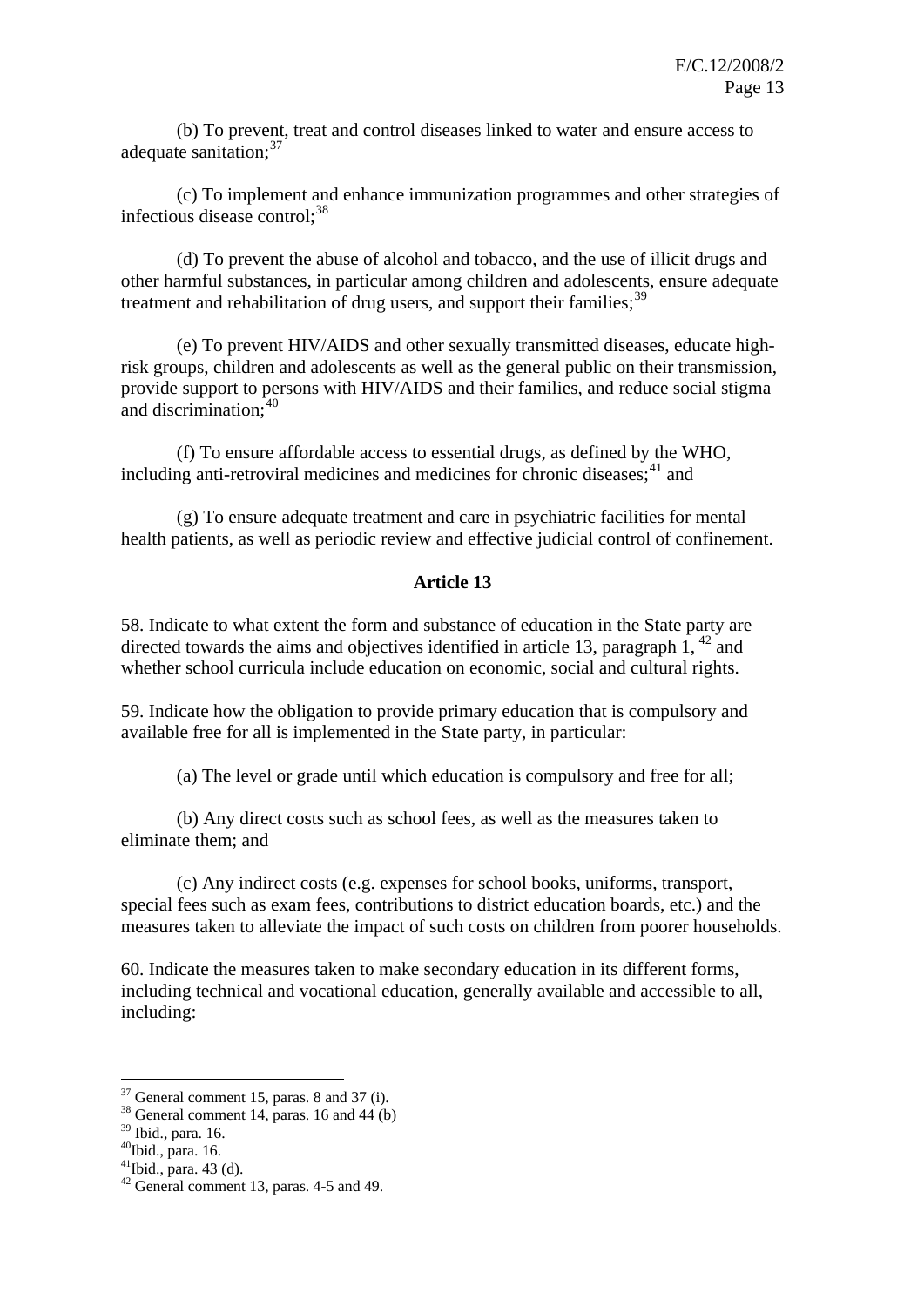(a) Concrete steps taken by the State party towards progressively achieving free secondary education;  $43$  $43$  and

 (b) The availability of technical and vocational education, and whether it enables students to acquire knowledge and skills which contribute to their personal development, self-reliance and employability.<sup>[44](#page-13-1)</sup>

61. Indicate the measures taken to make higher education equally accessible to all and without discrimination, on the basis of capacity, and the concrete steps taken towards progressively achieving free higher education.<sup>[45](#page-13-2)</sup>

62. Indicate the measures taken to promote literacy, as well as adult and continuing education, in a life-long perspective.

63. Indicate whether minority and indigenous children have adequate opportunities to receive instruction in or of their native language and the steps taken to prevent lower educational standards for these children,  $46$  $46$  their segregation in special classes, and their exclusion from mainstream education.

64. Indicate the measures taken to ensure the same admission criteria for boys and girls at all levels of education,  $47$  and to raise awareness among parents, teachers and decision-makers on the value of educating girls.<sup>[48](#page-13-5)</sup>

65. Indicate the measures taken to reduce the drop-out rates, at the primary and secondary levels, for children and young persons, in particular girls, children from ethnic minorities, indigenous communities and poorer households, as well as migrant, refugee and internally displaced children.

#### **Article 14**

66. If compulsory and free primary education is not currently enjoyed in the State party, provide information on the required plan of action<sup>[4](#page-13-6)9</sup> for the progressive implementation, within a reasonable number of years fixed in this plan, of this right. Also indicate any particular difficulties encountered, in the adoption and implementation of this plan of action, as well as the measures taken to overcome these difficulties.

## **Article 15**

67. Provide information on the institutional infrastructure to promote popular participation in, and access to, cultural life, especially at the community level, including in rural and deprived urban areas. In this regard, indicate the measures taken to promote

<sup>1</sup> 43Ibid., para. 14.

<span id="page-13-1"></span><span id="page-13-0"></span><sup>44</sup>Ibid., paras. 15-16.

<span id="page-13-2"></span><sup>45</sup> Ibid., para. 20.

<span id="page-13-3"></span><sup>46</sup>Ibid., para. 30.

<span id="page-13-4"></span> $47$  General comment 16, para. 30.

 $48$  Idem.

<span id="page-13-6"></span><span id="page-13-5"></span><sup>&</sup>lt;sup>49</sup> In general comment 11, paragraph 11, the Committee asks States parties to submit their plans of action as an integral part of the reports required under the Covenant.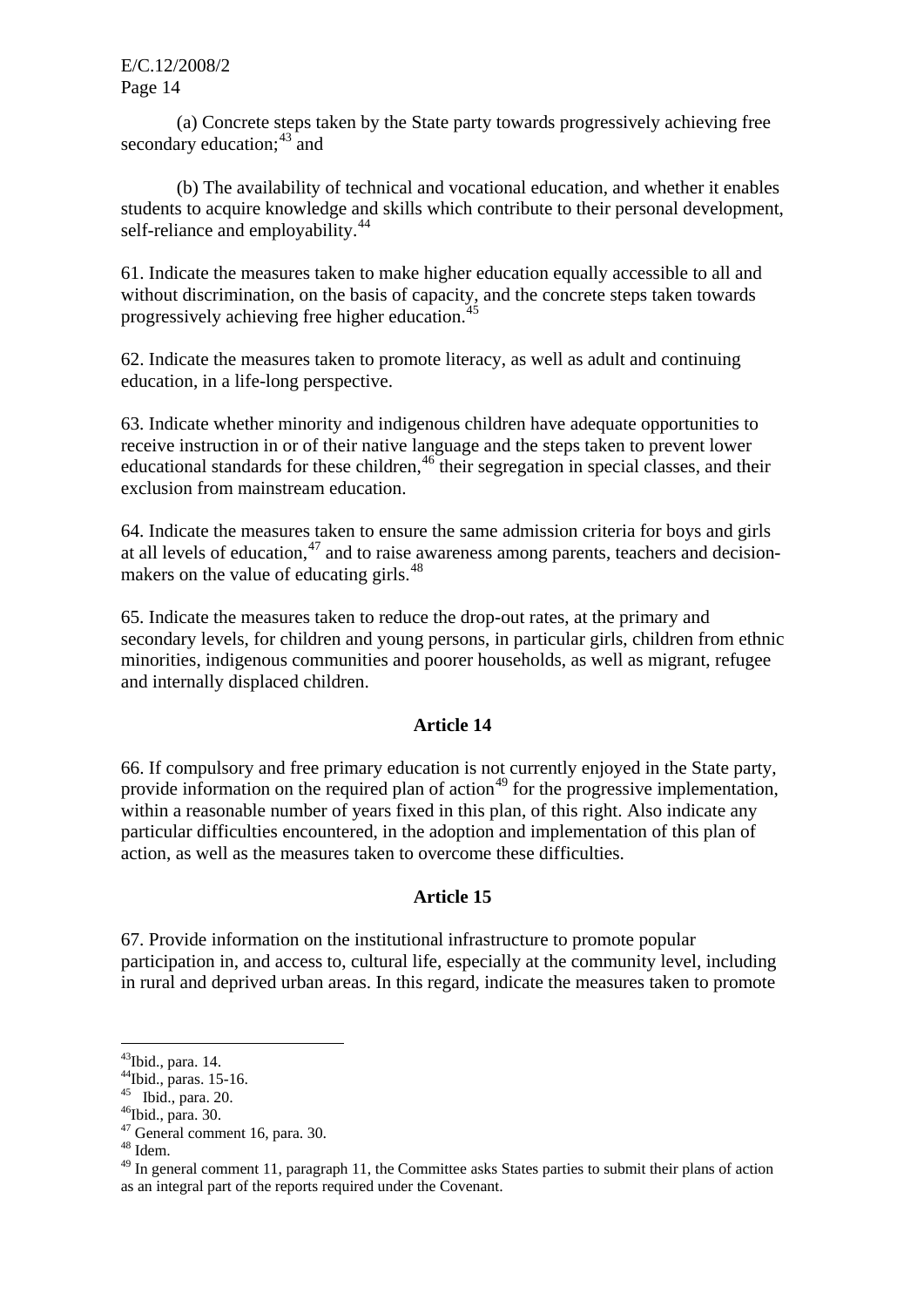broad participation in, and access to, cultural goods, institutions and activities, including measures taken:

 (a) To ensure that access to concerts, theatre, cinema, sport events and other cultural activities is affordable for all segments of the population;

 (b) To enhance access to the cultural heritage of mankind, including through new information technologies such as the Internet;

 (c) To encourage participation in cultural life by children, including children from poorer families, and migrant or refugee children; and

 (d) To eliminate physical, social and communication barriers preventing older persons and persons with disabilities from fully participating in cultural life.<sup>[5](#page-14-0)0</sup>

68. Indicate the measures taken to protect cultural diversity, promote awareness of the cultural heritage of ethnic, religious or linguistic minorities and of indigenous communities, and create favourable conditions for them to preserve, develop, express and disseminate their identity, history, culture, language, traditions and customs.

69. Provide information on school and professional education in the field of culture and the arts.

70. Indicate:

 (a) The measures taken to ensure affordable access to the benefits of scientific progress and its applications for everyone, including disadvantaged and marginalized individuals and groups; and

 (b) The measures taken to prevent the use of scientific and technical progress for purposes which are contrary to the enjoyment of human dignity and human rights.

71. Indicate the measures taken to ensure the effective protection of the moral and material interests of creators.<sup>[51](#page-14-1)</sup> in particular:

 (a) To protect the right of authors to be recognized as the creators and for the protection of the integrity of their scientific, literary and artistic productions; $5<sup>2</sup>$  $5<sup>2</sup>$ 

 (b) To protect the basic material interests of authors resulting from their productions, which enable them to enjoy an adequate standard of living;<sup>[53](#page-14-3)</sup>

 (c) To ensure the protection of the moral and material interests of indigenous peoples relating to their cultural heritage and traditional knowledge;<sup>[54](#page-14-4)</sup> and

 $50$  General comment 5, paras. 36-38; general comment 6, paras. 39-41.

<span id="page-14-1"></span><span id="page-14-0"></span> $51$  General comment 17, paras. 39 (a).

<span id="page-14-2"></span> $52$ Ibid., para. 39 (b).

<span id="page-14-3"></span><sup>53</sup>Ibid., para. 39 (c).

<span id="page-14-4"></span><sup>&</sup>lt;sup>54</sup>Ibid., para. 32.